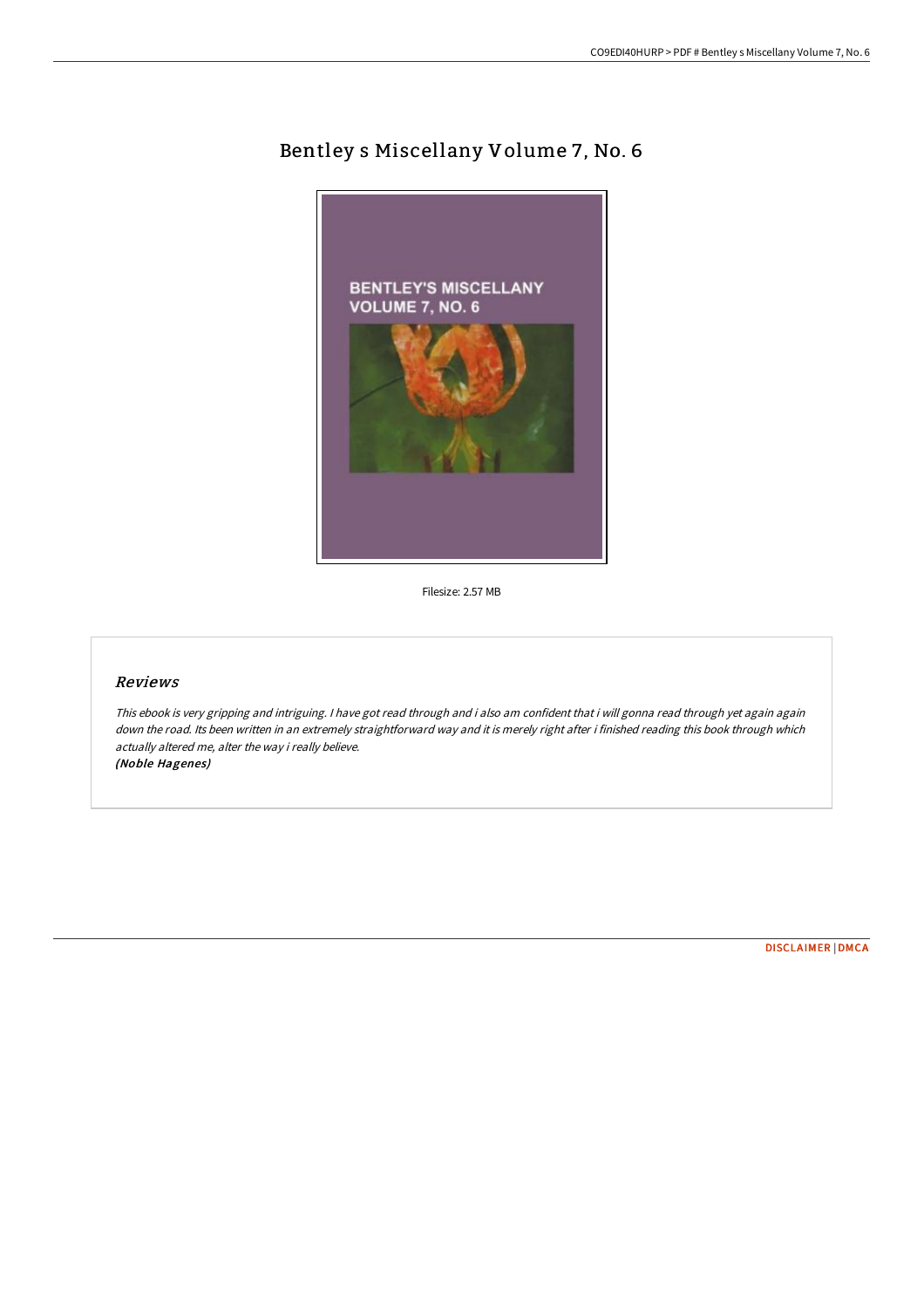## BENTLEY S MISCELLANY VOLUME 7 , NO. 6



Rarebooksclub.com, United States, 2012. Paperback. Book Condition: New. 246 x 189 mm. Language: English . Brand New Book \*\*\*\*\* Print on Demand \*\*\*\*\*.This historic book may have numerous typos and missing text. Purchasers can download a free scanned copy of the original book (without typos) from the publisher. Not indexed. Not illustrated. 1841 Excerpt: .his Mentor, rose to the pianoforte, and accompanied him slowly and mournfully in THE POET S REQUIEM. Ah! yes, to the poet a hope there is given In poverty, sorrow, unkindness, neglect, That though his frail bark on the rocks may be driven, And founder--not all shall entirely be wreck d; But the bright, noble thoughts, that made solitude sweet, His world! while he linger d unwillingly here; Shall bid future bosoms with sympathy beat, And call forth the smile, and awaken the tear. If, man, thy pursuit is but riches and fame; If pleasure alluring entice to her bower; The Muse waits to kindle a holier flame, And woos thee aside for a classical hour. And then, by the margin of Helicon s stream, Th enchantress shall lead thee, and thou from afar, Shalt see, what was once in life s feverish dream, A poor broken spirit, t a bright shining star! The negative qualities of this sober Knight long puzzled his acquaintances (friends we never heard that he had any!) to devise an epitaph for him. At last they succeeded-- Here lies Sir John Hawkins, Without his shoes and stockings! t Plautus turned a mill; Terence was a slave; Boethius died in a jail; Tasso was often distressed for a shilling; Bentivoglio was refused admission into an hos pital he had himself founded; Cervantes died (almost) of hunger; Camoens ended his days in an almshouse; Vaugelas sold his body to the surgeons to support...

 $\blacksquare$ Read Bentley s [Miscellany](http://techno-pub.tech/bentley-s-miscellany-volume-7-no-6-paperback.html) Volume 7, No. 6 Online B Download PDF Bentley s [Miscellany](http://techno-pub.tech/bentley-s-miscellany-volume-7-no-6-paperback.html) Volume 7, No. 6